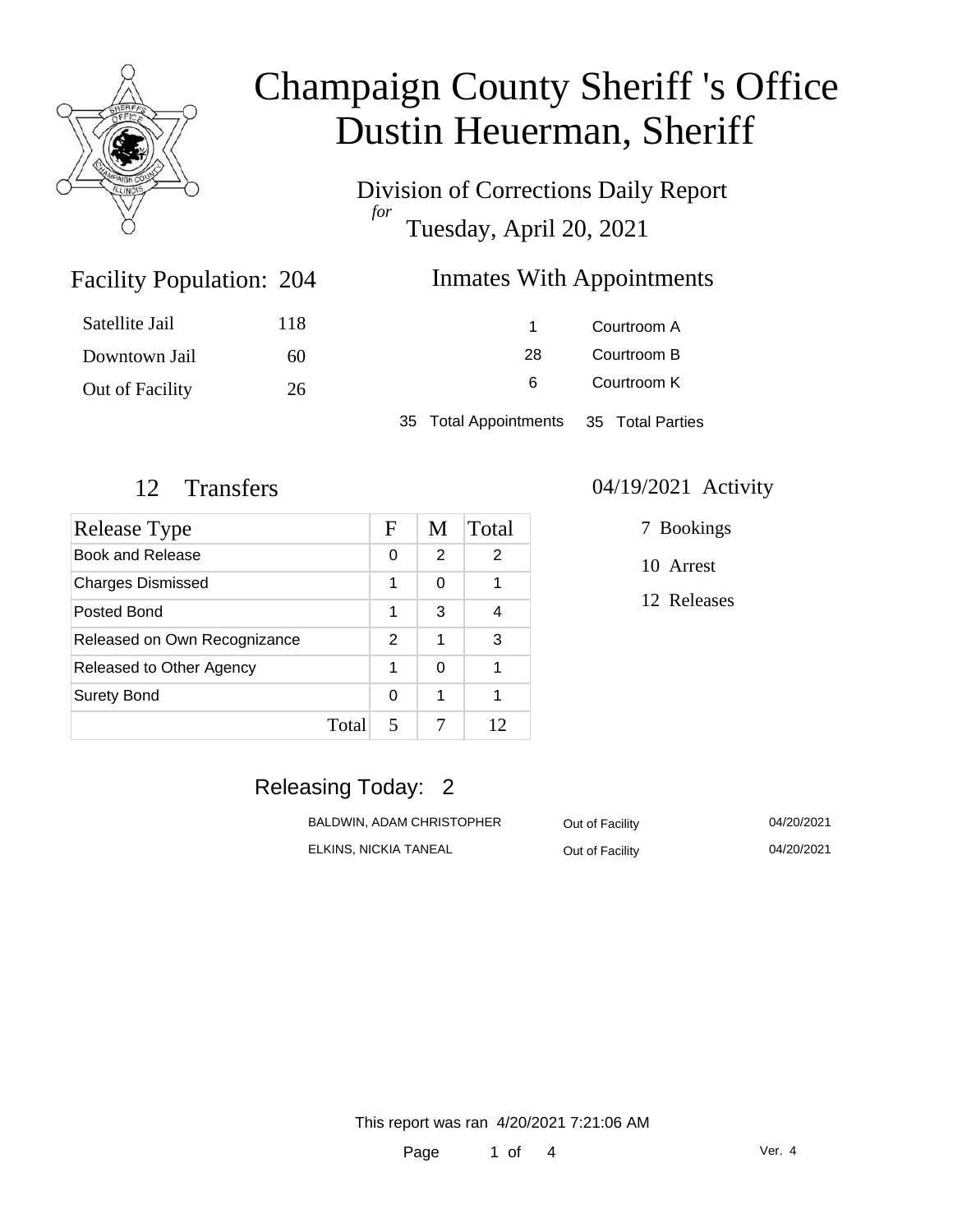

Division of Corrections Daily Report *for* Tuesday, April 20, 2021

### Custody Status Count

- Electronic Home Dentention 25
	- Felony Arraignment 23
		- Felony Other 1
	- Felony Pre-Sentence 6
	- Felony Pre-Sentence DUI 1
		- Felony Pre-Trial 98
	- Felony Sentenced CCSO 1
	- Felony Sentenced IDOC 30
		- Hold Other 1
		- Hold Sentenced IDOC 5
		- Misdemeanor Pre-Trial 4
			- Petition to Revoke 2
			- Remanded to DHS 7
				- Total 204

This report was ran 4/20/2021 7:21:06 AM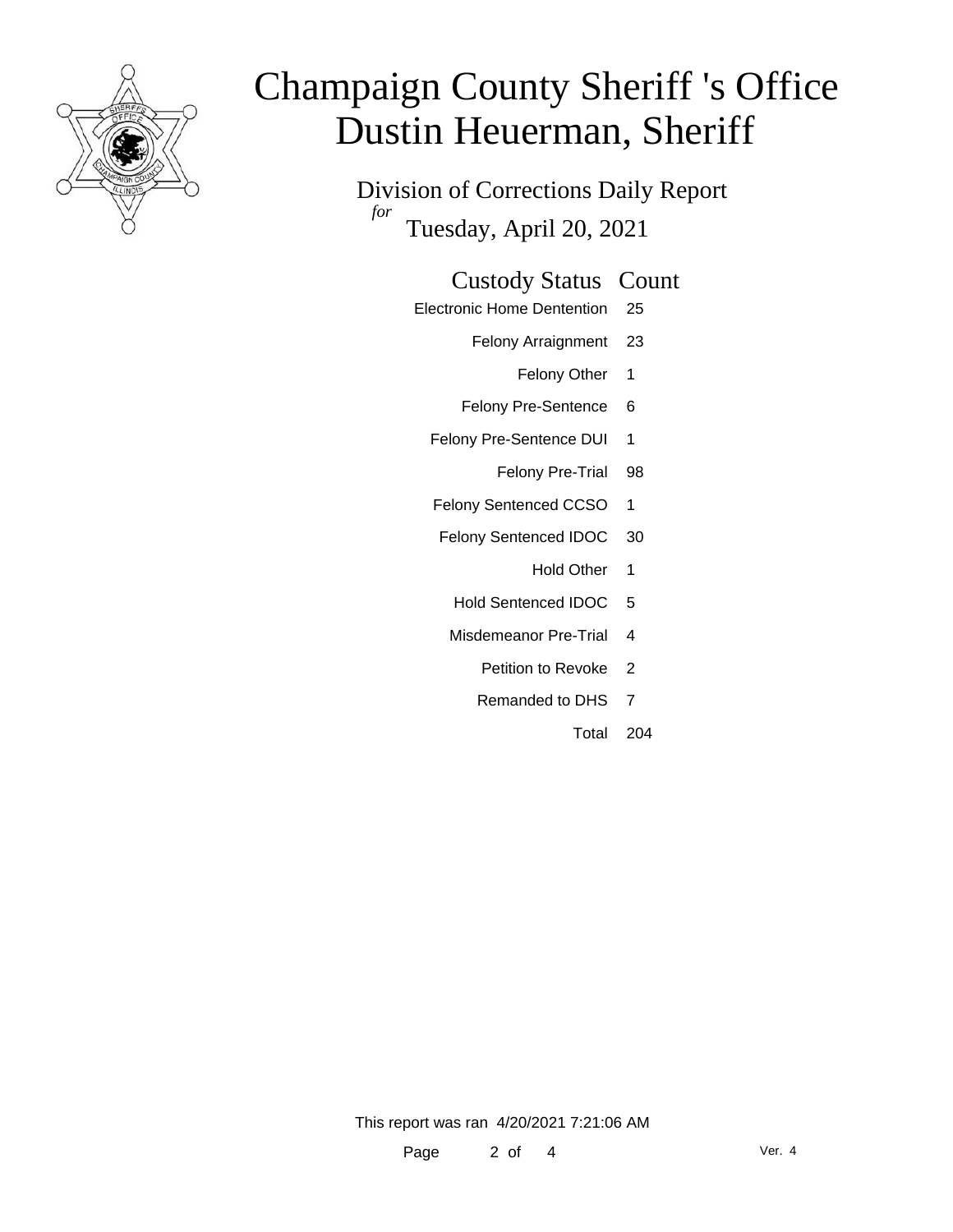

Division of Corrections Daily Report *for* Tuesday, April 20, 2021

## Inmates With Appointments

| <b>Jailing Party Name</b>                    | Location    | Number of Records / Node |
|----------------------------------------------|-------------|--------------------------|
| BEASLEY, TYACEON LAMARR                      | Courtroom B | 1 / Downtown Jail        |
| BENNETT, JOHN MICHAEL                        | Courtroom K | 1 / Satellite Jail       |
| BETTS, SHAMAR NICHOLAS                       | Courtroom B | 1 / Downtown Jail        |
| BOYD, JASON DALE                             | Courtroom B | 1 / Satellite Jail       |
| CAIN, ISAIAH DEPRIEST                        | Courtroom B | 1 / Satellite Jail       |
| <b>CRAIG, ANTOINE DARRELL</b>                | Courtroom B | 1 / Downtown Jail        |
| DIXON, JALEN JABARRI                         | Courtroom B | 1 / Downtown Jail        |
| FORD, CHRISTIAN MICHAEL<br><b>ALEXANDER</b>  | Courtroom B | 1 / Satellite Jail       |
| FRANDLE, MARK RYAN                           | Courtroom B | 1 / Satellite Jail       |
| <b>GRAY, HEAVEN TOBIAS</b>                   | Courtroom B | 1 / Satellite Jail       |
| HAMPTON, MARCUS JAMEZ                        | Courtroom B | 1 / Downtown Jail        |
| HAYES, CAMERON TAYLOR MALEEK                 | Courtroom B | 1 / Downtown Jail        |
| HILL, MARJORIE DAWN                          | Courtroom K | 1 / Satellite Jail       |
| HILSON, DEMERIO MONTAE                       | Courtroom A | 1 / Satellite Jail       |
| HUTT, ASHLEY NICOLE                          | Courtroom B | 1 / Satellite Jail       |
| JACKSON, LAMONT JEREMIE                      | Courtroom B | 1 / Satellite Jail       |
| JAMERSON, ANTHONY D                          | Courtroom K | 1 / Satellite Jail       |
| JOHNSON, ERICK ORLANDO                       | Courtroom B | 1 / Downtown Jail        |
| JONES, CARLOS ANTONIO                        | Courtroom B | 1 / Satellite Jail       |
| JONES, CHARLES JOSEPH                        | Courtroom B | 1 / Satellite Jail       |
| JONES, JAVON COTTRELL                        | Courtroom B | 1 / Downtown Jail        |
| KASBERGEN, CARSON NEIL                       | Courtroom B | 1 / Satellite Jail       |
| MARIZETTS, PRESTON DWAYNE                    | Courtroom B | 1 / Satellite Jail       |
| NICHOLAS-SIMONE, ROBERTO<br><b>FRANSISCO</b> | Courtroom B | 1 / Downtown Jail        |
| NORMAN, SHANNON LAMOND                       | Courtroom B | 1 / Satellite Jail       |

This report was ran 4/20/2021 7:21:06 AM